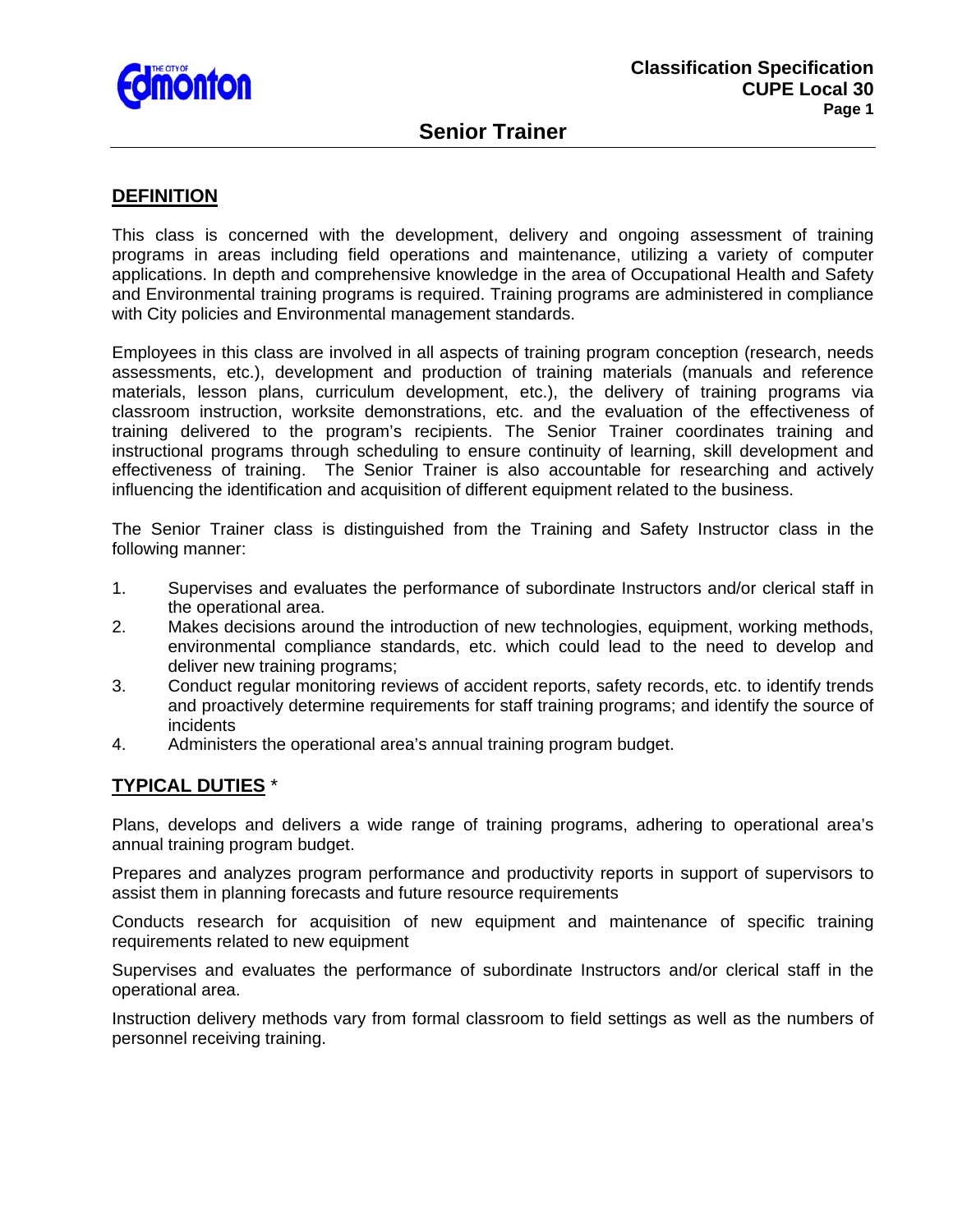

**Senior Trainer Page 2 Page 2** 

Provides in class and field training programs to assure that employees are appropriately trained in the safe and efficient operation of various equipment and practices

Determines when operators are qualified to operate specific pieces of equipment.

May be responsible for adherence to a set budget for all training related expenses.

Prepares and distributes training reference materials including manuals, notes and directives, computer tutorials, etc. and ensures that materials are maintained up to date.

Maintains training records for staff and schedules training courses in conjunction with overall planned training programs; issues course completion certificates and manages related administrative aspects of training programs.

Represents the City on a number of safety/accident prevention, accident review, environmental, and related committees and administers training programs resulting from this activity.

Participates in the review and assessment of equipment, materials and methods and provides leadership and training to implement new methods into the working environment. Researches and compiles information in support of the acquisition of new and replacement equipment.

May Act as emergency contact in response to accidents, emergency response, police requests, etc.

Performs related duties as required.

## **KNOWLEDGE, ABILITIES AND SKILLS**

Considerable knowledge of the equipment, procedures, and associated policies and Bylaws related to the City.

Ability to co-ordinate multiple projects and schedules and respond to unforeseen situations such as weather conditions, equipment breakdowns, environmental spills, etc.

Considerable knowledge of the safe operation of heavy automotive vehicles and construction equipment.

Ability to assign and supervise the work of subordinates.

Ability to communicate effectively with the public on matters related to service delivery and to resolve complaints in an expeditious manner.

Vast knowledge of the occupational hazards and safety precautions applicable to the work and Environmental Management standards.

Ability to effectively interpret and apply the concepts, principles and behaviours consistent with leading, motivating and encouraging staff; ensuring compliance with the City's policies and procedures and representing the City of Edmonton in a professional, honest, respectful, and safe manner.

Skilled in the operation of maintenance vehicles and associated equipment, the use and demonstration of proper lifting techniques and safety procedures.

Skilled in the use of office automation software including word processors, spreadsheets, electronic mail, etc.